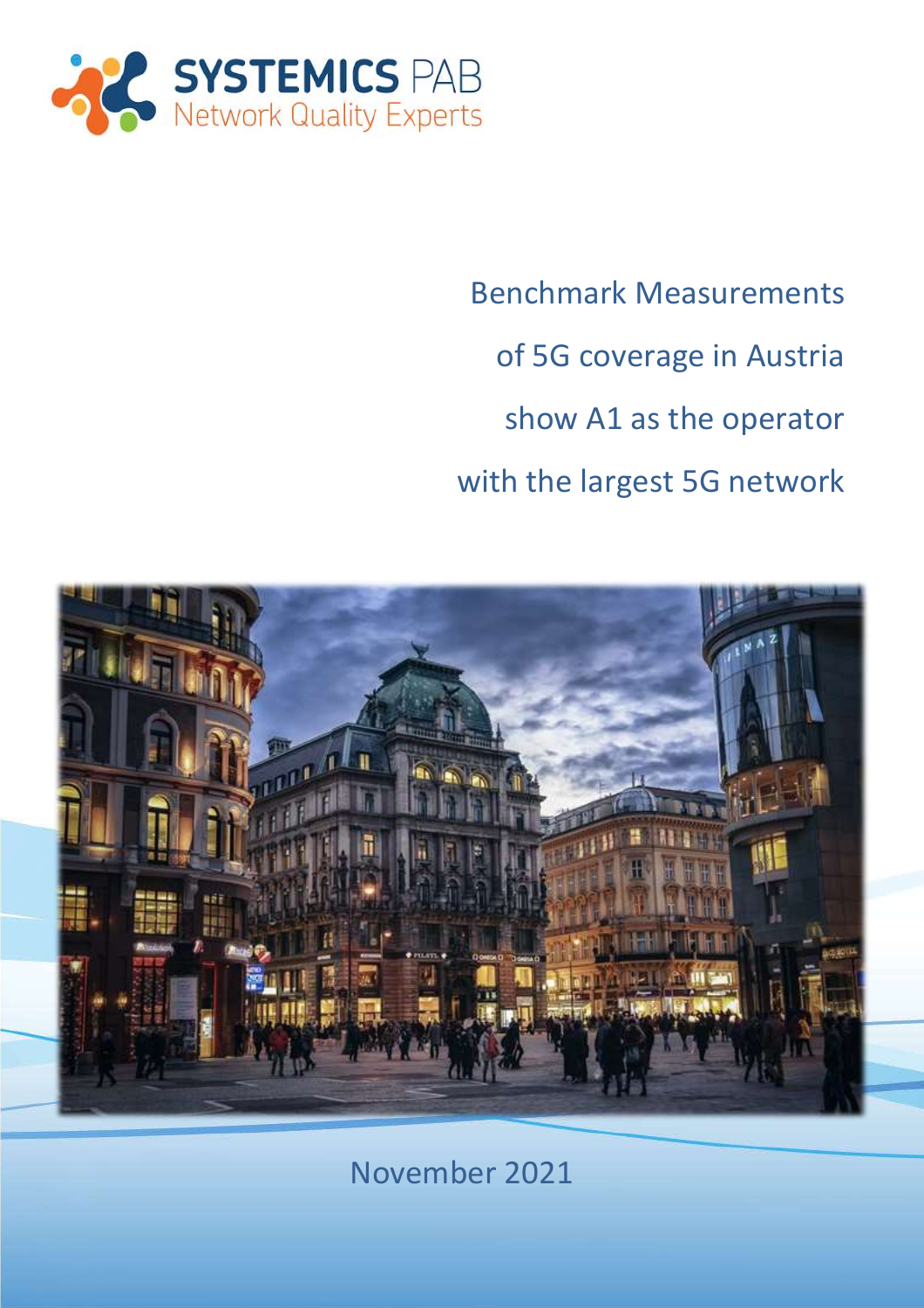

# Summary of the Results

In a survey of 5G coverage conducted by Systemics-PAB in Austria, the network of A1 came on top with the largest 5G coverage in the country. All operators have very good coverage of 5G in Vienna and other major cities. Outside of major cities both A1 and Magenta have good 5G coverage. In our test A1 came out as the operator with the largest 5G network in Austria. It has a clear 5G coverage advantage over other operators across the country.



*Picture 1 – 5G Coverage of A1*

### *Picture 2 – 5G Coverage of Drei*

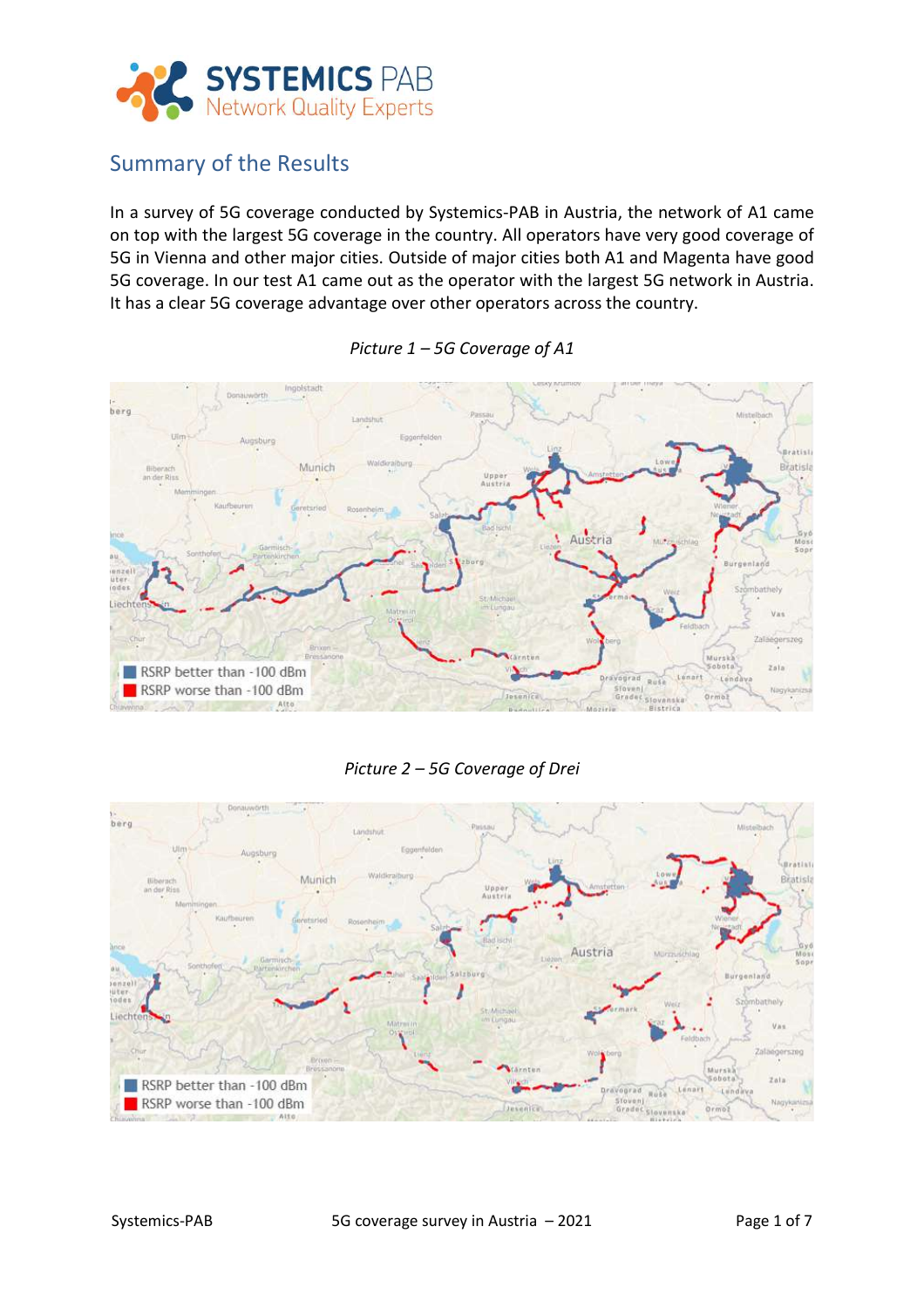



#### *Picture 3 – 5G Coverage of Magenta*

## Geographical coverage of the measurements

Our aim was to do a comprehensive survey of 5G coverage throughout Austria. The test route included the largest cities – Vienna, Graz, Linz, Salzburg, Innsbruck, number of middle size towns and selection of roads covering all regions of Austria. The driveroute outside of main cities covered more than 2,500 km and is shown in the picture below.



#### *Picture 4 – Drive route*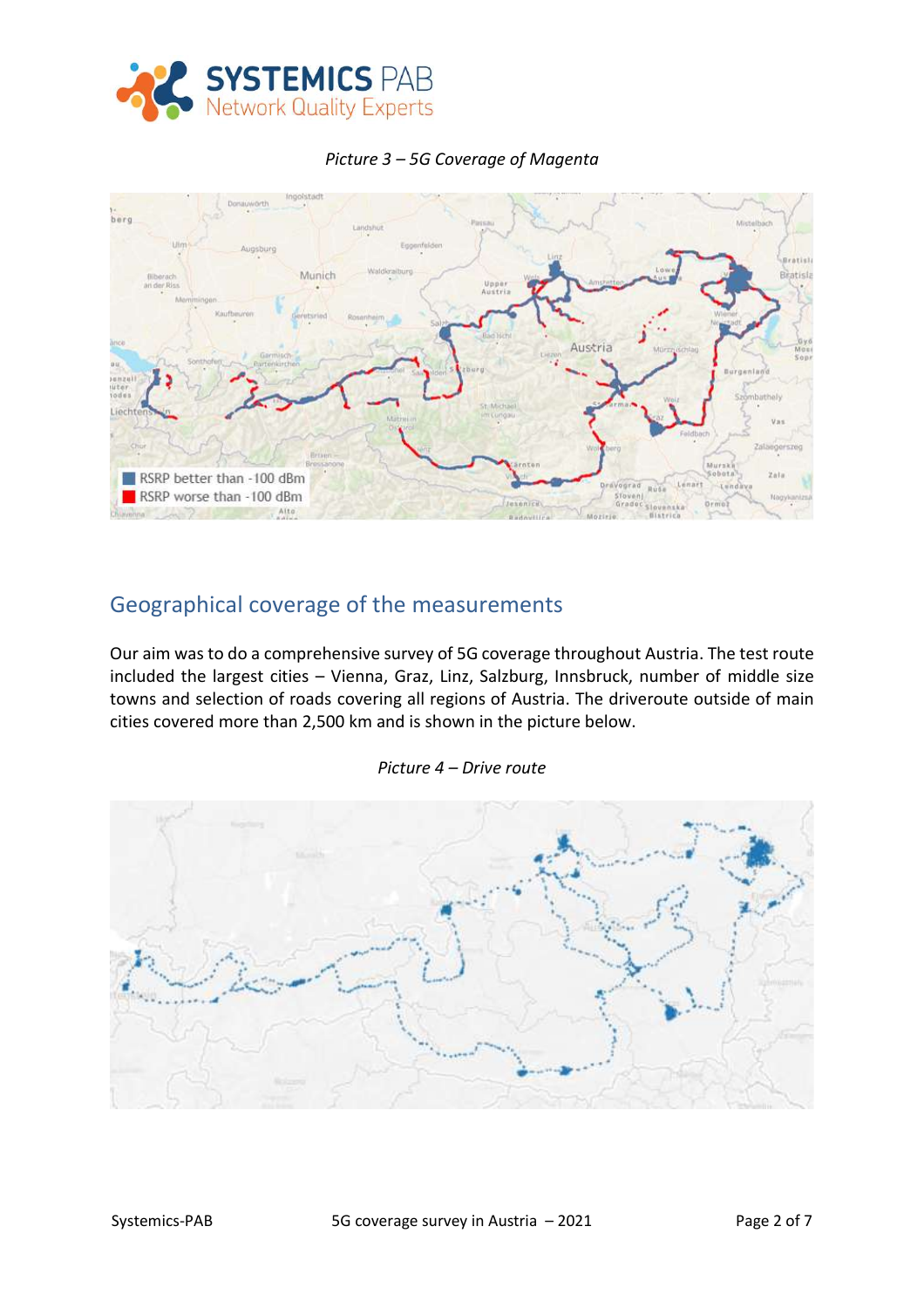

# How the survey was conducted

The measurements were conducted by a measurement car equipped with a Rohde & Schwarz TSME-6 radio scanner collecting radio signal samples in all frequencies allocated to 5G in Austria. Scanner antenna was placed on the roof of the car.

Measurements were performed at the end of October and beginning of November 2021.

### Test results

Radio scanner detected 5G radio networks in the following bands:

- A1 2100 MHz, 3500 MHz
- Drei 2100 MHz, 3500 MHz
- Magenta 700 MHz, 2100 MHz, 3500 MHz

2100 MHz is the main coverage band for A1, with 3500 MHz used mainly in the cities. Drei uses predominantly 3500 MHz band and its 5G network coverage concentrates in cities and towns. Magenta uses 2100 MHz and 3500 MHz throughout the country and in addition has also deployed 5G in 700 MHz band.

Evaluating the scanner results we combined all the radio signal samples with RSRP level better than -100 dBm. RSRP is a measure of radio signal strength and the threshold of -100 dBm as measured by the scanner in the car corresponds to normal indoor coverage of 5G in nearby buildings. In such locations we should have a reasonable indoor 5G coverage. Below that value 5G network can still be accessible outdoors, but in indoor locations the user would be redirected to 4G network instead.

Radio scanner collects radio signal samples with a frequency of around one second. With the measurement car moving at 50-60 km/h we collect a radio sample every 15 metres of the driveroute. To visualise these results on the map, we combine radio samples in a grid of squares 100 m  $\times$  100 m. For all samples within a given square an average RSCRP value is calculated and a dot representing the center of such a square is placed on the map. Individual dots do not reflect the same amount of samples in a given square, they are meant to represent extend of 5G radio coverage, but not the density of 5G network in a given location. Blue dots on the map depict those areas where the average RSRP value for 5G radio is better than -100 dBm which indicates normal indoor coverage. In areas marked in red the RSRP values of 5G radio is worse than -100 dBm. In those locations a user should still be able to use 5G networks outdoors, but 5G signal strength will not be sufficient for indoor usage.

To assess the 5G coverage we sum up the 100 m x 100 m squares with 5G RSRP values better than -100 dBm. The results for each of the operators are presented in a table and a chart below.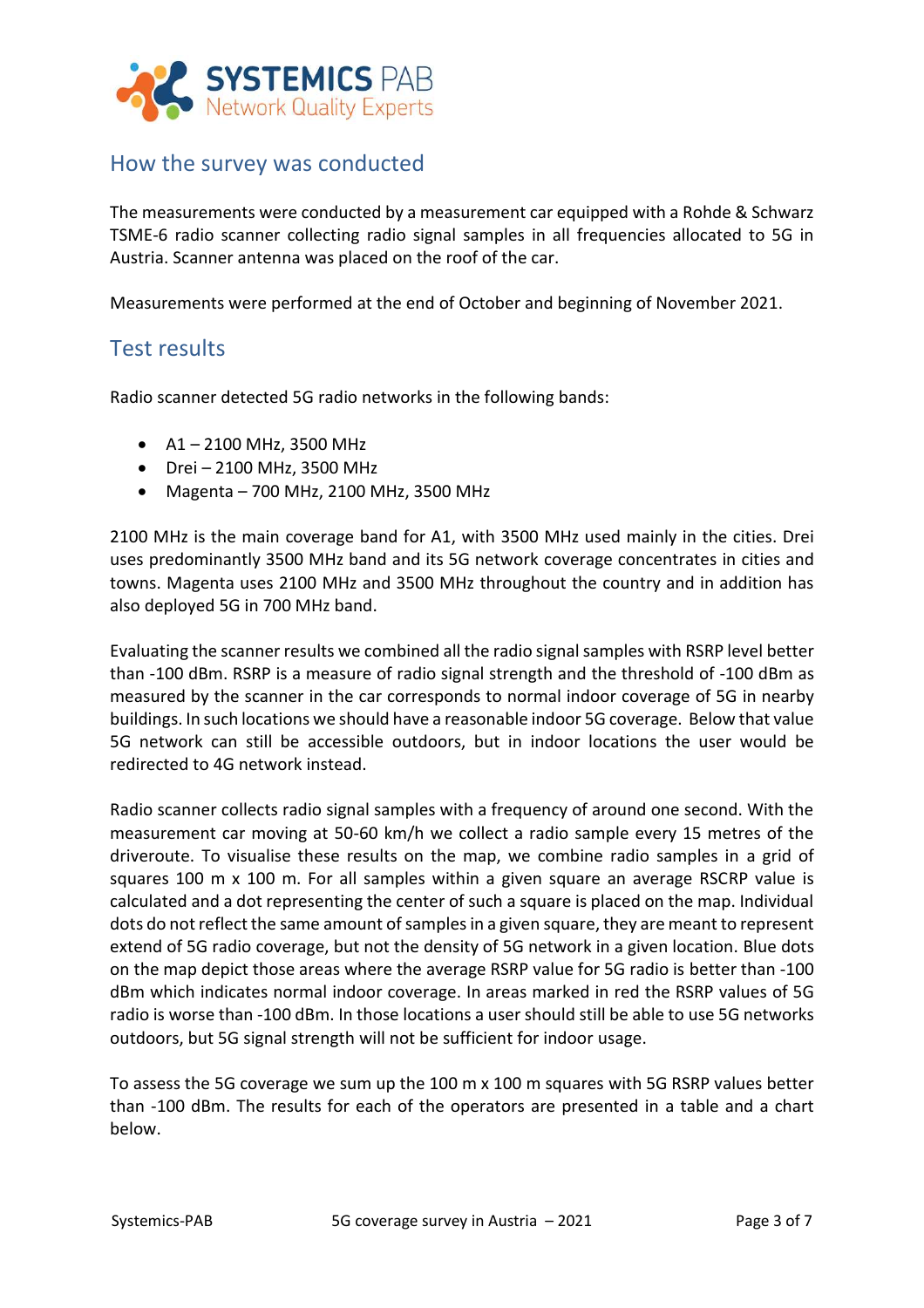

### *Table 2 – 5G coverage, number of 100 x 100 meters squares with RSRP value for 5G radio better than -100 dBm*

|                 | Α1     | <b>Drei</b> | <b>Magenta</b> |
|-----------------|--------|-------------|----------------|
| Vienna area     | 5651   | 3 7 7 1     | 5 1 3 2        |
| Rest of Austria | 40 366 | 16 923      | 35 696         |
| Total           | 46 017 | 20 694      | 40 828         |



The total numbers shown in the table and the chart above represent country wide coverage of 5G that we measured in our survey. As we can see A1 is a clear leader in terms of 5G coverage in Austria.

Results shown in the maps in the summary section of this report are repeated here to show the 5G coverage maps of all three operators side by side. In addition we also present the closeup of 5G coverage results for Vienna.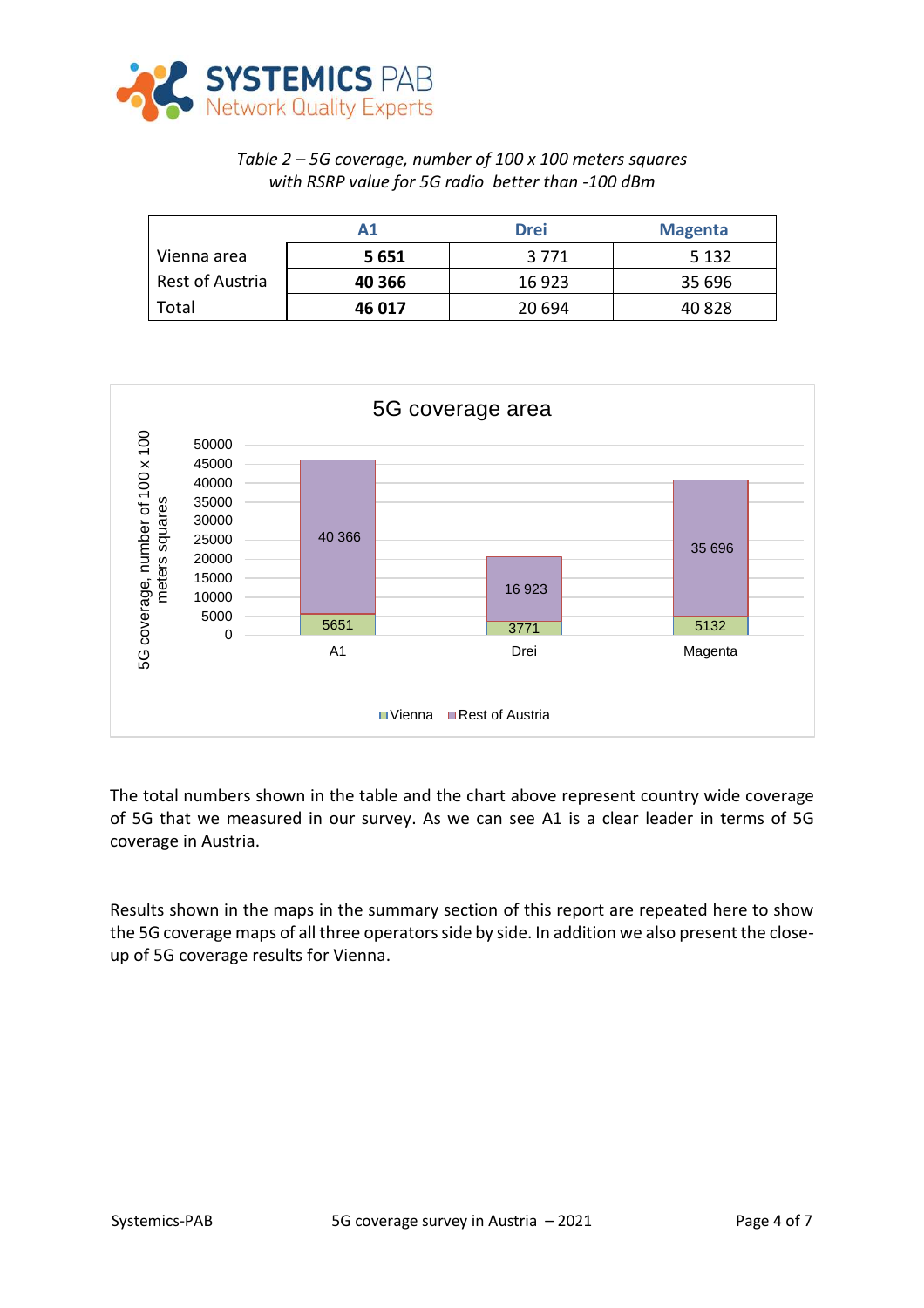

### *Picture 5 – 5G Coverage in Austria, comparison of operators*

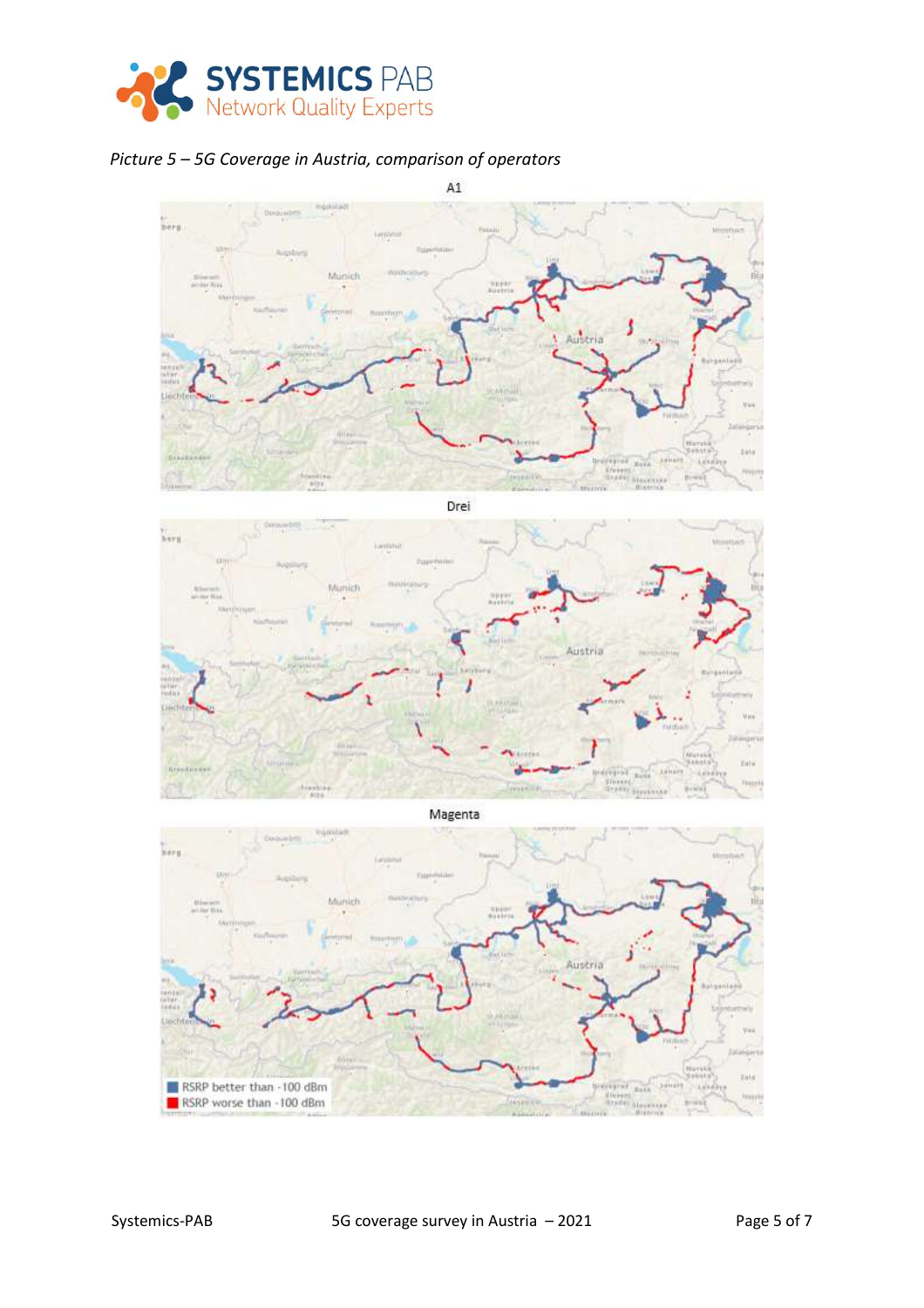

#### *Picture 6 – 5G Coverage in Vienna, comparison of operators*



RSRP better than -100 dBm RSRP worse than -100 dBm

# Conclusions

5G coverage in Austria has improved significantly in recent months. The survey of 5G coverage that Systemics-PAB conducted shows good 5G coverage in major cities from all three operators. While 5G coverage of Drei is mainly present in cities and towns, A1 and Magenta also provide extensive coverage outside of cities. Compared to Megenta A1 has deployed 5G more extensively in 2100 MHz band, and as a result it achieved 5G coverage advantege over its competitors. Our survey results show the 5G coverage of A1 being more than 10% larger than Magenta and more than 50% larger than Drei. Therefore we can conclude that A1 is the operator with the largest 5G network in Austria.